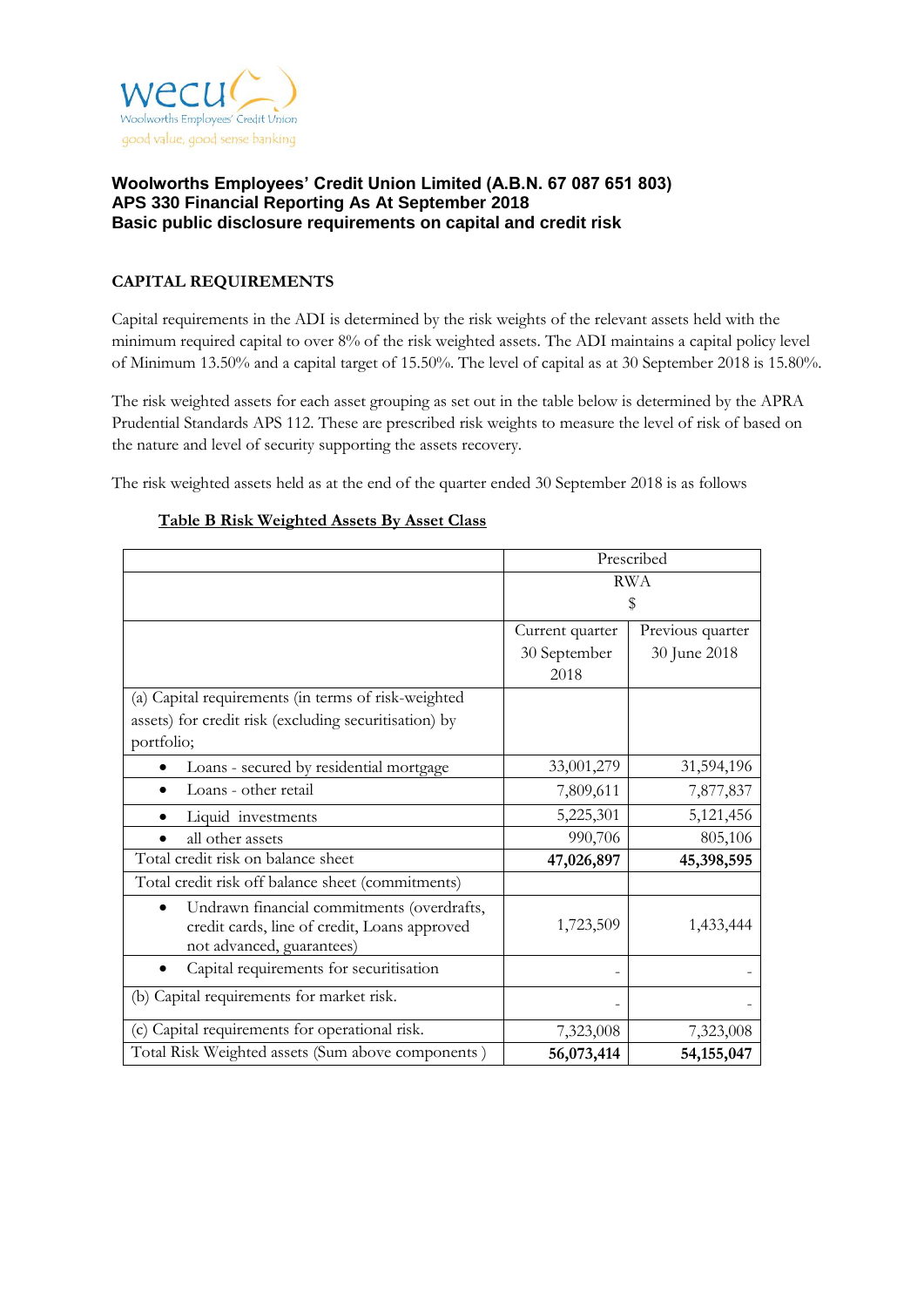

## **CAPITAL HELD BY THE ADI**

The capital held by the ADI exceeds the policy and minimum capital prescribed by the APRA Prudential standards. This excess facilitates future growth within the ADI.

The capital ratio is the amount of capital described in Table C divided by the risk weighted assets

|                      |                                         | Capital                          | Capital Ratio                           |                                  |  |
|----------------------|-----------------------------------------|----------------------------------|-----------------------------------------|----------------------------------|--|
|                      |                                         |                                  |                                         |                                  |  |
|                      | Current quarter<br>30 September<br>2018 | Previous quarter<br>30 June 2018 | Current quarter<br>30 September<br>2018 | Previous quarter<br>30 June 2018 |  |
| Common Equity Tier 1 | 8,591,424                               | 8,534,823                        | 15.32%                                  | 15.76%                           |  |
| Tier 1               | 8,591,424                               | 8,534,823                        | 15.32%                                  | 15.76%                           |  |
| Total Capital        | 8,859,937                               | 8,796,174                        | 15.80%                                  | 16.24%                           |  |

#### **Table C**

#### **CREDIT RISK**

# **(i)CREDIT RISK – INVESTMENTS**

Surplus cash not invested in loans to members are held in high quality liquid assets. This included the funds required to be held to meet withdrawal of deposits by members of the ADI.

The ADI uses the ratings of reputable ratings agencies to assess the credit quality of all investment exposure, where applicable, using the credit quality assessment scale in APRA prudential Guidance in APS112. The credit quality assessment scale within this standard has been complied with.

The table D below excludes the Equities and off balance sheet exposures. Off balance sheet exposures are set out in the table F that follows

The exposure values associated with each credit quality step are as follows in Table D: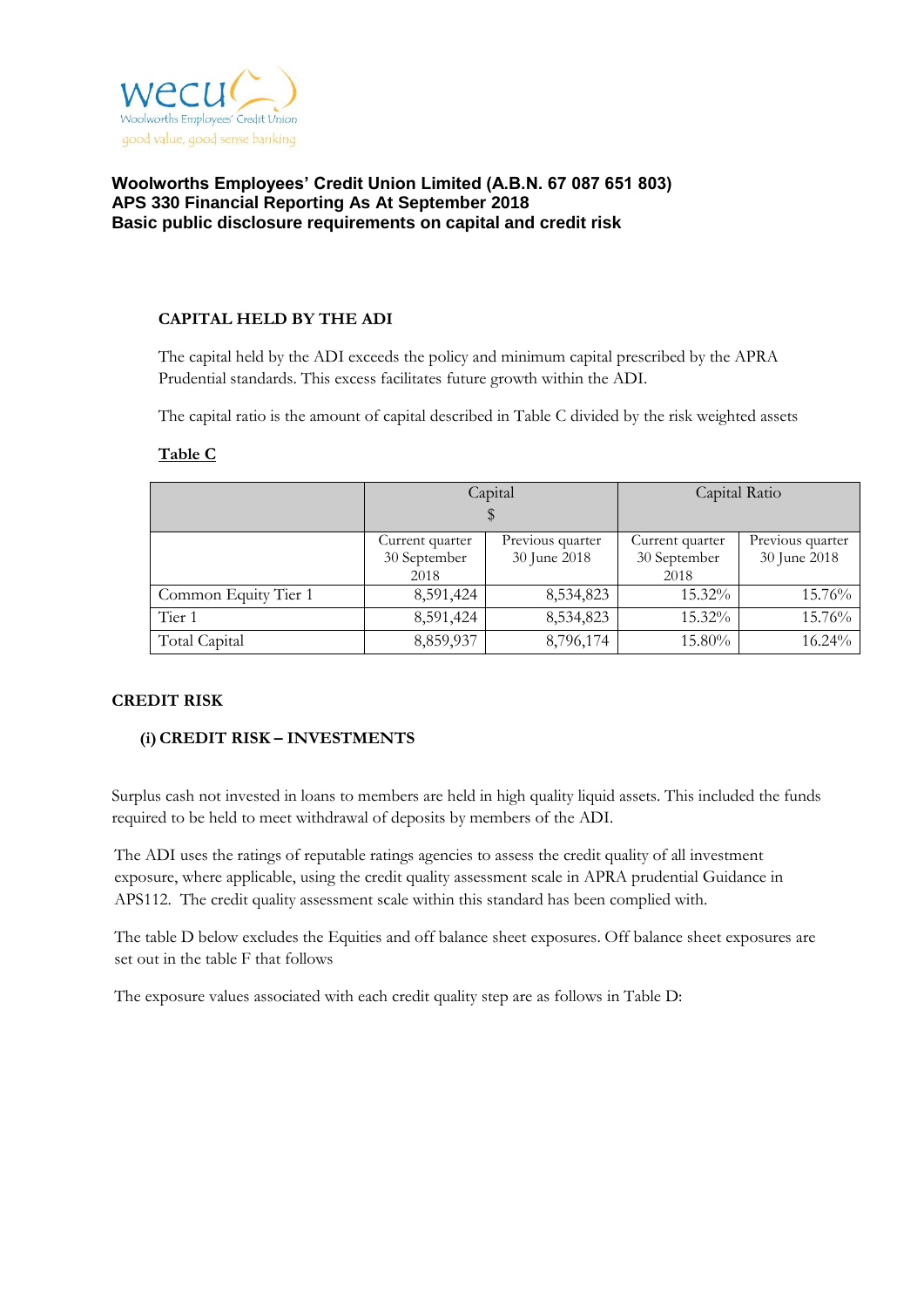

### **Table D**

# **Current Quarter 30 September 2018**

|                | Current quarter |                   |                      |                |                |             |  |
|----------------|-----------------|-------------------|----------------------|----------------|----------------|-------------|--|
| Investments    | Average gross   | Carrying value on | Impaired<br>Past due |                | Specific       | Increase in |  |
| with banks and | exposure in     | balance sheet     | facilities           | facilities     | Provision      | specific    |  |
| other ADI's    | quarter         |                   |                      |                | as at end      | provision   |  |
|                |                 |                   |                      |                | of qtr         | and write   |  |
|                |                 |                   |                      |                |                | offs in qtr |  |
|                |                 |                   | đ٢<br>J              | \$             | \$             |             |  |
| Cuscal         | 6,026,289       | 6,894,225         | -                    | $\blacksquare$ | $\blacksquare$ |             |  |
| <b>Banks</b>   | 12,173,977      | 13,006,202        | -                    | $\blacksquare$ | -              |             |  |
| Government     | $\blacksquare$  |                   | -                    | ۰              | -              |             |  |
| Total          | 18,200,266      | 19,900,427        | -                    | $\blacksquare$ | $\blacksquare$ |             |  |

#### **Previous quarter 30 June 2018**

|                | Previous quarter |                   |            |            |                |             |  |
|----------------|------------------|-------------------|------------|------------|----------------|-------------|--|
| Investments    | Average gross    | Carrying value on | Past due   | Impaired   | Specific       | Increase in |  |
| with banks and | exposure in      | balance sheet     | facilities | facilities | Provision as   | specific    |  |
| other ADI's    | quarter          |                   |            |            | at end of      | provision   |  |
|                |                  |                   |            |            | qtr            | and write   |  |
|                |                  |                   |            |            |                | offs in qtr |  |
|                |                  |                   | \$         | \$         |                |             |  |
| Cuscal         | 5,993,186        | 7,767,038         |            |            | ۰              |             |  |
| <b>Banks</b>   | 10,908,712       | 11,614,744        |            |            | ۰              |             |  |
| Government     | $\blacksquare$   |                   |            |            | ۰              |             |  |
| Total          | 16,901,898       | 19,381,782        |            |            | $\blacksquare$ | $\sim$      |  |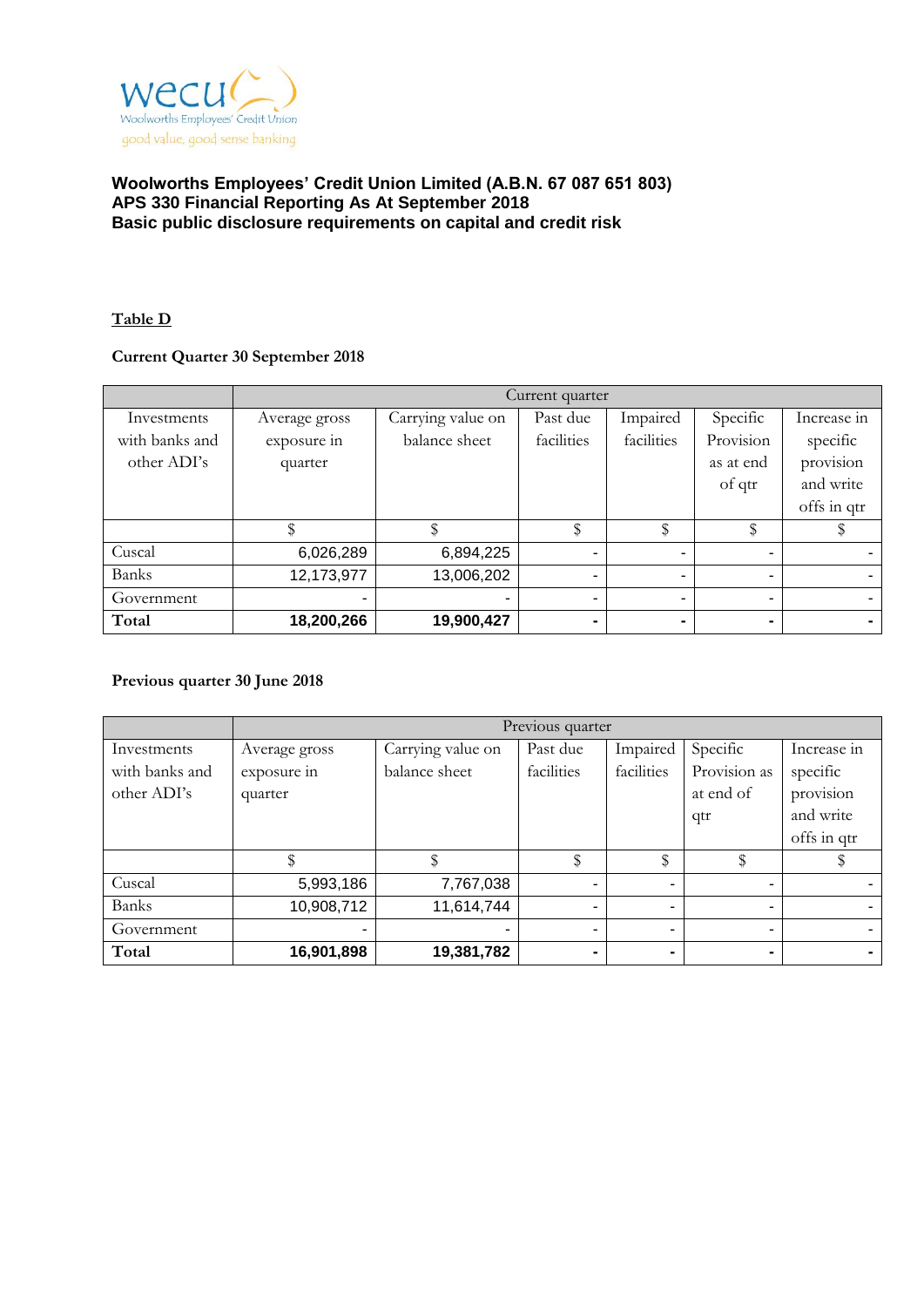

# **CREDIT RISK – LOANS**

The classes of loans entered into by the ADI are limited to loans; commitments and other non-market offbalance sheet exposures. The ADI does not enter into debt securities; and over-the-counter derivatives.

## **Impairment details**

The level of impaired loans by class of loan is set out below. In the note below -

- Carrying Value is the amount of the balance sheet gross of provision (net of deferred fees)
- Past due loans is the 'on balance sheet' loan balances which are behind in repayments past due by 90 days or more but not impaired
- Impaired loans are the 'on balance sheet' loan balances which are at risk of not meeting all principle and interest repayments over time
- Provision for impairment is the amount of the impairment provision allocated to the class of impaired loans
- The losses in the period equate to the additional provisions set aside for impaired loans, and bad debts written off in excess of previous provision allowances.

The impaired loans are generally not secured against residential property. Some impaired loans are secured by bill of sale over motor vehicles or other assets of varying value. It is not practicable to determine the fair value all collateral as at the balance date due to the variety of assets and condition

The analysis of the ADI's loans by class, is as follows in Table E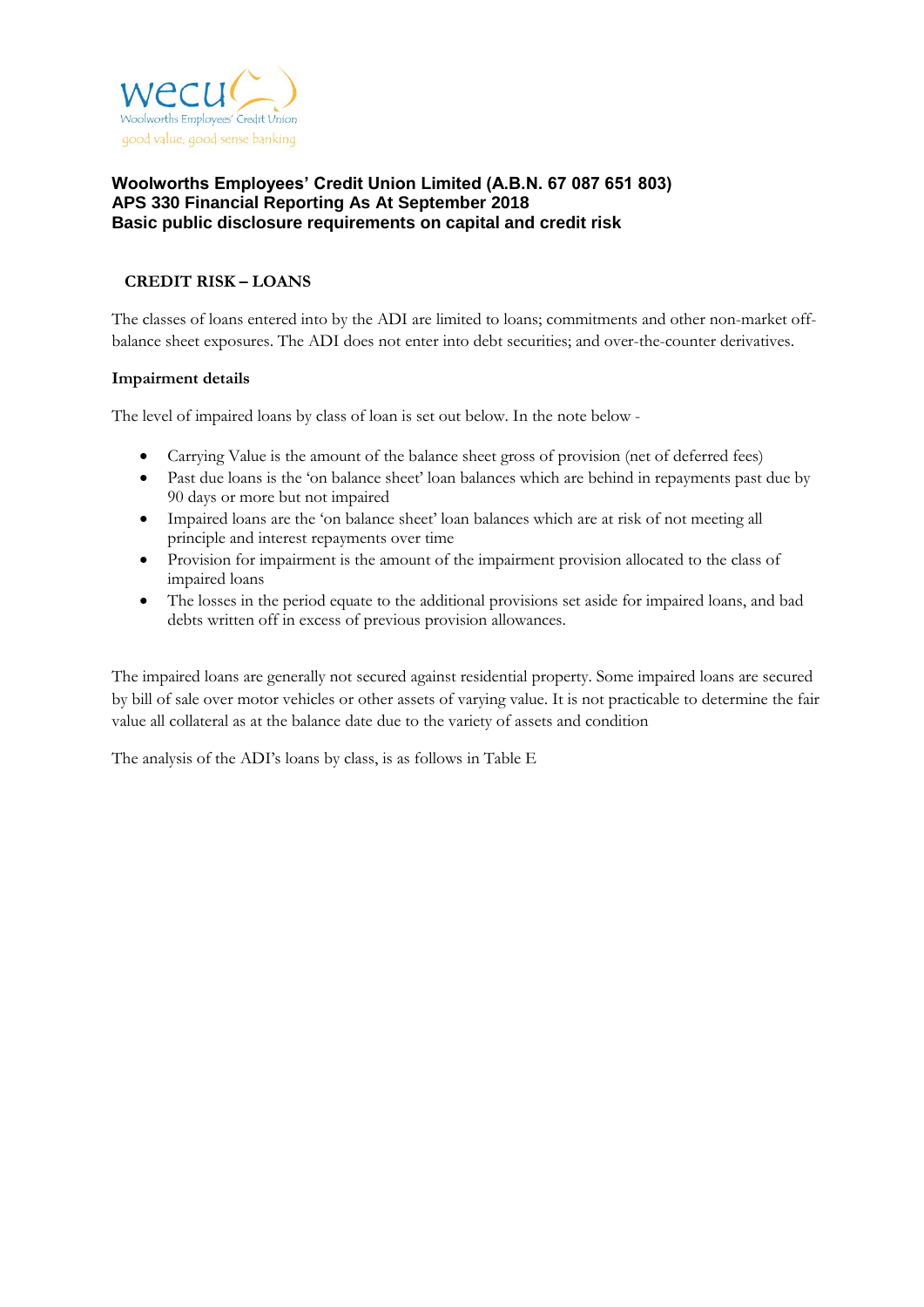

**Table E** [excludes off balance sheet exposures or equities. Off balance sheet exposures are set out in the table F that follows]

## **Current Quarter** 30 September 2018

| Loans        | Gross       | Gross      | Commitment   | Past due   | Impaired   | Specific  | Increase    |
|--------------|-------------|------------|--------------|------------|------------|-----------|-------------|
| Portfolio    | exposure    | exposure   | s – redraws, | facilities | facilities | Provision | in specific |
|              | value -     | value on   | overdraft    |            |            | as at end | provision   |
|              | Average for | balance    | facilities   |            |            | of qtr    | and write   |
|              | the period  | sheet      | undrawn      |            |            |           | offs in qtr |
|              |             |            |              |            |            |           |             |
|              | \$          | \$         | \$           | \$         | \$         | \$        | \$          |
| Mortgage     | 90,916,365  | 91,735,177 | 8,145,065    | 143,140    |            |           |             |
| secured      |             |            |              |            |            |           |             |
| Personal     | 6,728,689   | 6,725,740  | 24,300       | 35,891     | 35,891     | 19,872    | 6,531       |
| Overdrafts & |             |            |              |            |            |           |             |
| Credit cards | 1,137,931   | 1,109,365  | 783,449      | 3,451      | 9,137      | 5,622     | 399         |
|              |             |            |              |            |            |           |             |
| Total        | 98,782,985  | 99,570,282 | 8,952,814    | 182,482    | 45,028     | 25,494    | 6,930       |

# **Previous quarter** 30 June 2018

| Loans        | Gross exposure      | Gross      | Commitments | Past due   | Impaired   | Specific  | Increase    |
|--------------|---------------------|------------|-------------|------------|------------|-----------|-------------|
| Portfolio    | value - Average for | exposure   | - redraws,  | facilities | facilities | Provision | in specific |
|              | the period          | value on   | overdraft   |            |            | as at end | provision   |
|              |                     | balance    | facilities  |            |            | of qtr    | and write   |
|              |                     | sheet      | undrawn     |            |            |           | offs in qtr |
|              | \$                  | \$         | \$          | \$         | \$         | \$        |             |
| Mortgage     | 88,517,035          | 88,747,511 | 7,176,427   | 136,143    |            |           |             |
| secured      |                     |            |             |            |            |           |             |
| Personal     | 6,298,868           | 6,690,734  | 26,300      | 12,084     | 12,084     | 13,341    | 5,960       |
|              |                     |            |             |            |            |           |             |
| Overdrafts & | 1,162,487           | 1,205,667  | 601,911     | 3,741      | 9,396      | 5,223     | 41          |
| Credit cards |                     |            |             |            |            |           |             |
| <b>Total</b> | 95,978,390          | 96,643,912 | 7,804,638   | 151,968    | 21,480     | 18,564    | 6,001       |
|              |                     |            |             |            |            |           |             |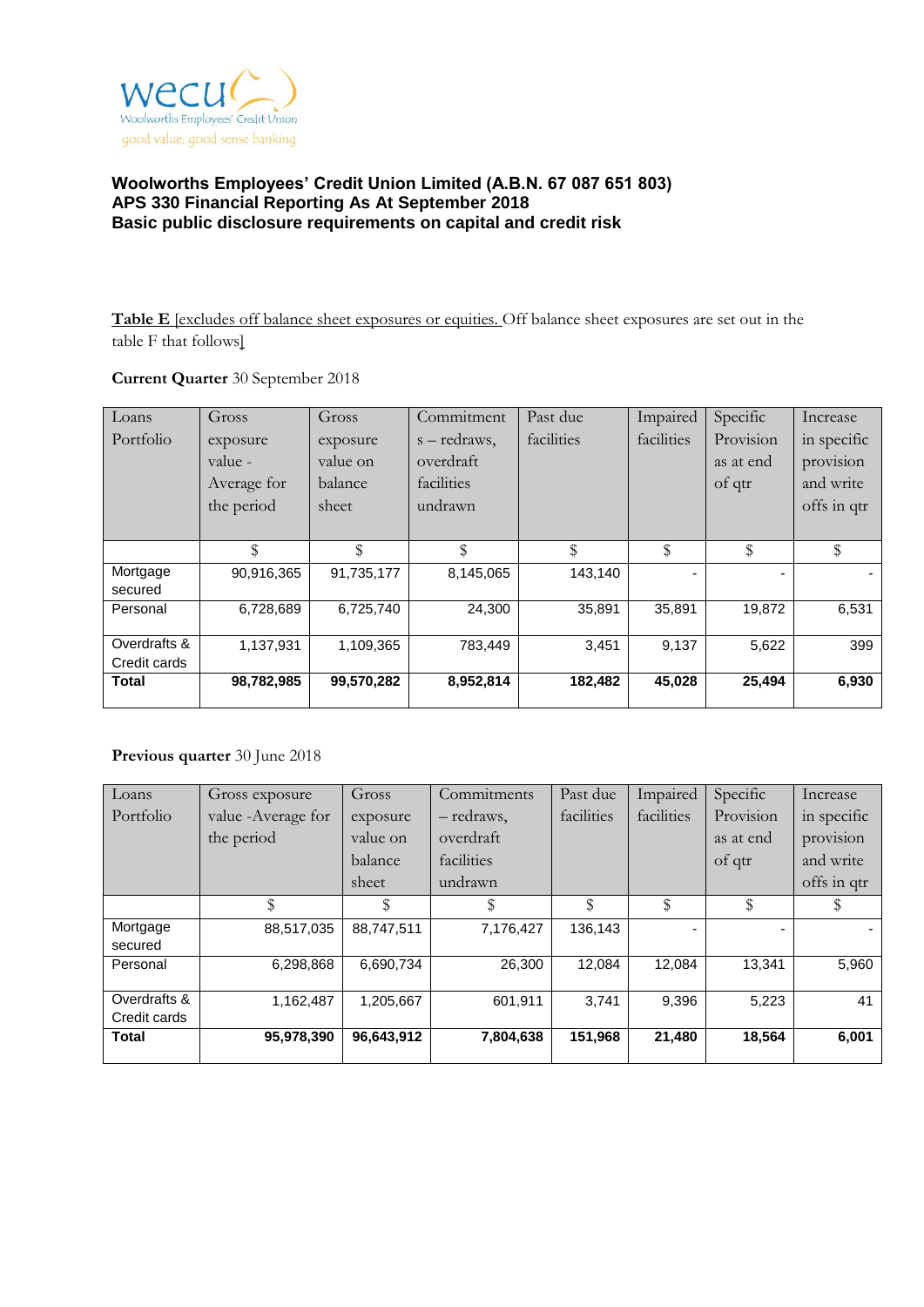

#### **General Reserve for Credit Losses**

This reserve is set aside to quantify the estimate for potential future losses in the loans and investments.

In addition to the provision for impairment, the board has recognised the need to make an allocation from retained earnings to ensure there is adequate protection for members against the prospect that some members will experience loan repayment difficulties in the future.

The reserve has been determined on the basis of the past experience with the loan delinquency and amounts written off.

The value of the reserve is amended to reflect the changes in economic conditions, and the relevant concentrations in specific regions and industries of employment within the loan book.

|         | Current quarter<br>30 September 2018 | Previous quarter<br><b>30 June 2018</b> |
|---------|--------------------------------------|-----------------------------------------|
| Balance | 268,513                              | 261,351                                 |